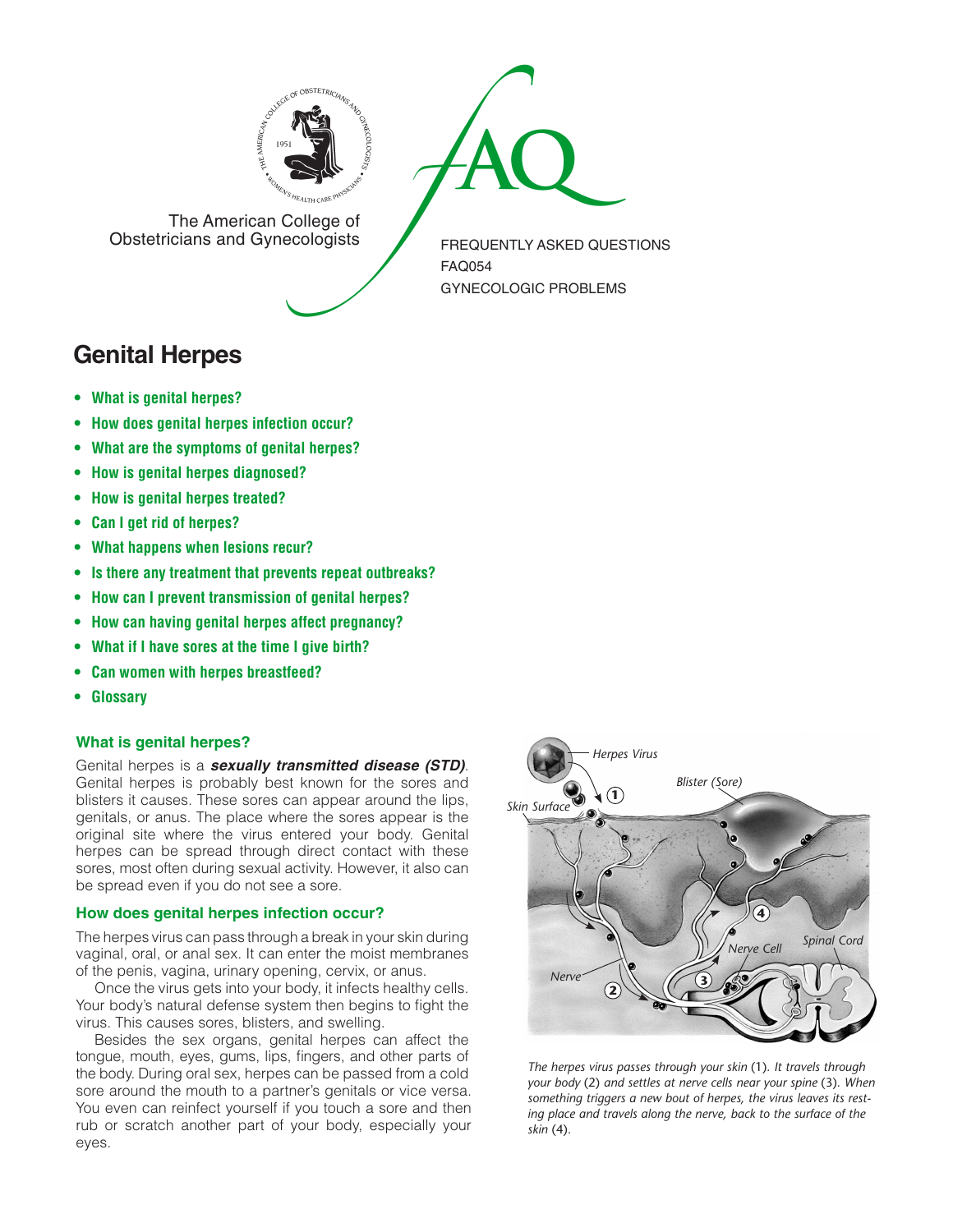## <span id="page-1-0"></span>**What are the symptoms of genital herpes?**

Many people infected with herpes have no symptoms. When symptoms do occur, they can be mild (only a few sores) or severe (many sores). Symptoms usually appear about 2–10 days after the herpes virus enters your body. You may feel like you have the flu. You may get swollen glands, fever, chills, muscle aches, fatigue, and nausea. You also may get sores. Sores appear as small, fluid-filled blisters on the genitals, buttocks, or other areas. The sores often are grouped in clusters. A stinging or burning feeling when you urinate also is common.

The first bout with genital herpes may last 2–4 weeks. During this time, the lesions break open and "weep." Over a period of days, the sores become crusted and then heal without leaving scars.

#### <span id="page-1-1"></span>**How is genital herpes diagnosed?**

Several tests can be used to diagnose herpes. The most accurate way is to obtain a sample from the sore and see if the virus grows in a special fluid. Test results may take about 1 week. A positive result confirms the diagnosis, but a negative result does not rule it out. Blood tests also can be helpful in some cases. These tests check for the *antibodies* that the body makes to fight the virus. This test can help show if it is a new infection or a repeat outbreak.

## <span id="page-1-2"></span>**How is genital herpes treated?**

Oral medications help control the course of the disease. Medication can shorten the length of an outbreak and help reduce discomfort.

## <span id="page-1-3"></span>**Can I get rid of herpes?**

There is no cure for genital herpes. Although herpes sores heal in days or weeks, herpes does not leave your body. The virus travels to nerve cells near your spine. It stays there until some event triggers a new bout. The virus then travels along the nerves, back to where it first entered the body, and a new outbreak may occur. Sometimes the virus is present even when you do not see any sores.

#### <span id="page-1-4"></span>**What happens when lesions recur?**

If lesions recur, you may feel burning, itching, or tingling near where the virus first entered your body. You also may feel pain in your lower back, buttocks, thighs, or knees. These symptoms are called a *prodrome*. A few hours later, sores will appear. There is usually no fever and no swelling in the genital area. Sores heal more quickly—within 3–7 days in most cases. Also, repeat outbreaks usually are less painful.

#### <span id="page-1-5"></span>**Is there any treatment that prevents repeat outbreaks?**

If you have repeat outbreaks, taking medication on a daily basis can greatly reduce the symptoms. In many cases, it can prevent outbreaks for a long time. It also reduces the chance that you will give herpes to someone else.

#### <span id="page-1-6"></span>**How can I prevent transmission of genital herpes?**

If you or your partner has oral or genital herpes, avoid sex from the time of prodromal symptoms until a few days after the scabs have gone away. Be sure that lesions and their secretions do not touch the other person's skin. Wash your hands with soap and water after any possible contact with lesions. This will keep you from reinfecting yourself or passing the virus to someone else.

It is possible for you to pass herpes to someone else even when you do not have sores because the virus can be present without causing any symptoms. Using a condom may reduce your risk of passing or getting genital herpes, but does not protect against all cases. Although the virus does not cross through the condom, lesions not covered by the condom can cause infection. But using a condom will help protect you from other STDs.

#### <span id="page-1-7"></span>**How can having genital herpes affect pregnancy?**

If you are pregnant and have herpes, tell your health care provider. During pregnancy, there are increased risks to the baby, especially if it is the mother's first outbreak. Women who are infected for the first time in late pregnancy have a high risk (30– 60%) of infecting the baby because they have not yet made antibodies against the virus. Although rare, when a newborn is infected, it most often occurs when he or she passes through the mother's infected birth canal. A herpes infection can cause serious problems in newborns, such as brain damage or eye problems.

If you are infected with the herpes virus for the first time during pregnancy, there are medications you can take to reduce how severe the symptoms are and how long they last. If you have herpes but it is not your first infection, your health care provider may give you medication that makes it less likely that you will have an outbreak of herpes at or near the time your baby is born.

#### <span id="page-1-8"></span>**What if I have sores at the time I give birth?**

If you have sores or prodromal symptoms at the time of delivery, you will need to have a *cesarean delivery*. A cesarean delivery may reduce the chance the baby will come in contact with the virus.

Rarely, a baby can be infected without passing through the vagina. This can occur if the *amniotic sac* has broken a few hours before birth. If a woman does not have sores or prodromal symptoms at the time of delivery, a vaginal birth may be possible.

#### <span id="page-1-9"></span>**Can women with herpes breastfeed?**

A woman infected with genital herpes usually can breastfeed without infecting her child. The herpes virus cannot be passed to a baby through breast milk. However, the baby could get infected by touching a blister or sore on the mother's breast.